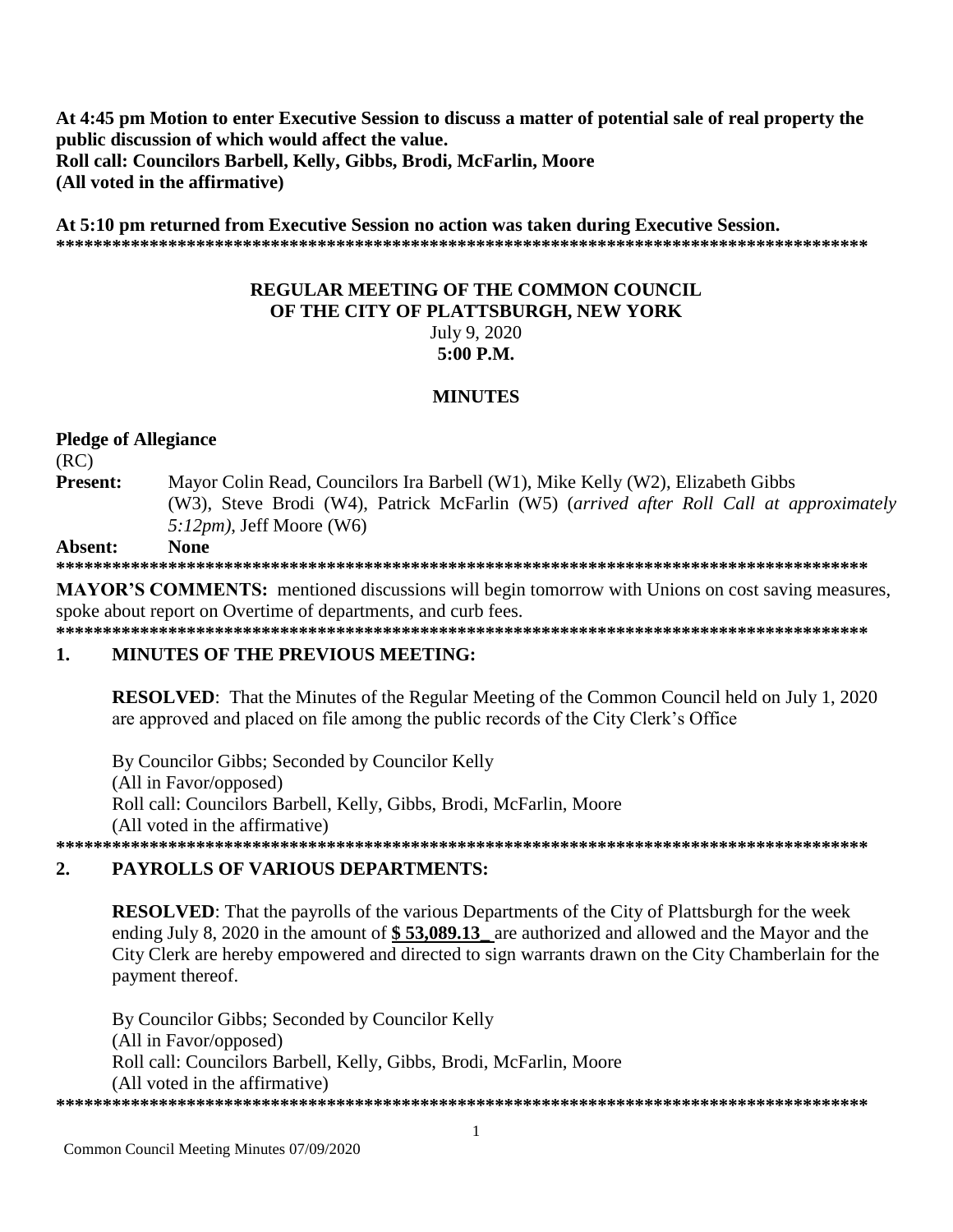# **3. REPORTS OF CITY OFFICES & COMMITTEE REPORTS:**

- Report of Fire and Ambulance Responses for June 23 July 6, 2020
- Minutes from the Governance, Strategy & City Operations Committee meeting held on July 1, 2020
- Reports from the Police Department dated July 6, 2020
- Report from the City Clerk's Office of all monies received during the month of June 2020 in the total amount of \$4,857.00
- Report from the Director of Community Development for Green St. Improvements & Plattsburgh Farmer's and Crafter's Market Relocation dated July 7, 2020
- Report from City Planner to Establish Traffic Zone Designation No. 970

# **COUNCILOR/DEPARTMENT CHAIR COMMITTEE REPORTS:**

**Governance, Strategy, and City Operations**- Chair Councilor Barbell indicated nothing to report.

**City Infrastructure** – Chair Councilor Moore met tonight nothing more to report.

**Finance and Budget –** Chair Councilor Kelly mentioned he heard some citizens not receiving their electric bills in a timely fashion appreciated Mayor checking on that for him and understanding why that might happen.

**Public Safety** – Chair Councilor Gibbs mentioned Item B on agenda tonight request for Data as she and Councilor Barbell are taking a close look at staffing needs. And she really wanted the resolution to make it clear to everyone that they are working very hard to do their homework and research so they can make informed decisions regarding budgets.

**Plattsburgh Public Library** – Chair Councilor McFarlin indicated nothing to report.

**MLD -** MLD Board President Councilor McFarlin indicated nothing to report.

**RESOLVED**: That the reports as listed are hereby ordered received and any written reports are placed on file among the public records of the City Clerk's Office.

By Councilor Gibbs; Seconded by Councilor Barbell (All in Favor/opposed) Roll call: Councilors Barbell, Kelly, Gibbs, Brodi, McFarlin, Moore (All voted in the affirmative) **\*\*\*\*\*\*\*\*\*\*\*\*\*\*\*\*\*\*\*\*\*\*\*\*\*\*\*\*\*\*\*\*\*\*\*\*\*\*\*\*\*\*\*\*\*\*\*\*\*\*\*\*\*\*\*\*\*\*\*\*\*\*\*\*\*\*\*\*\*\*\*\*\*\*\*\*\*\*\*\*\*\*\*\*\*\*\***

## **4. CORRESPONDENCE OR RECOMMENDATIONS FROM BOARDS: None**

**\*\*\*\*\*\*\*\*\*\*\*\*\*\*\*\*\*\*\*\*\*\*\*\*\*\*\*\*\*\*\*\*\*\*\*\*\*\*\*\*\*\*\*\*\*\*\*\*\*\*\*\*\*\*\*\*\*\*\*\*\*\*\*\*\*\*\*\*\*\*\*\*\*\*\*\*\*\*\*\*\*\*\*\*\*\*\***

# **5. AUDIT OF CLAIMS:**

**RESOLVED**: That the bills Audited by the Common Council for the week ending July 10, 2020 in the amount of **\$ 231,571.58** are authorized and allowed and the Mayor and City Clerk are hereby authorized and directed to sign warrants drawn on the City Chamberlain for the payment thereof.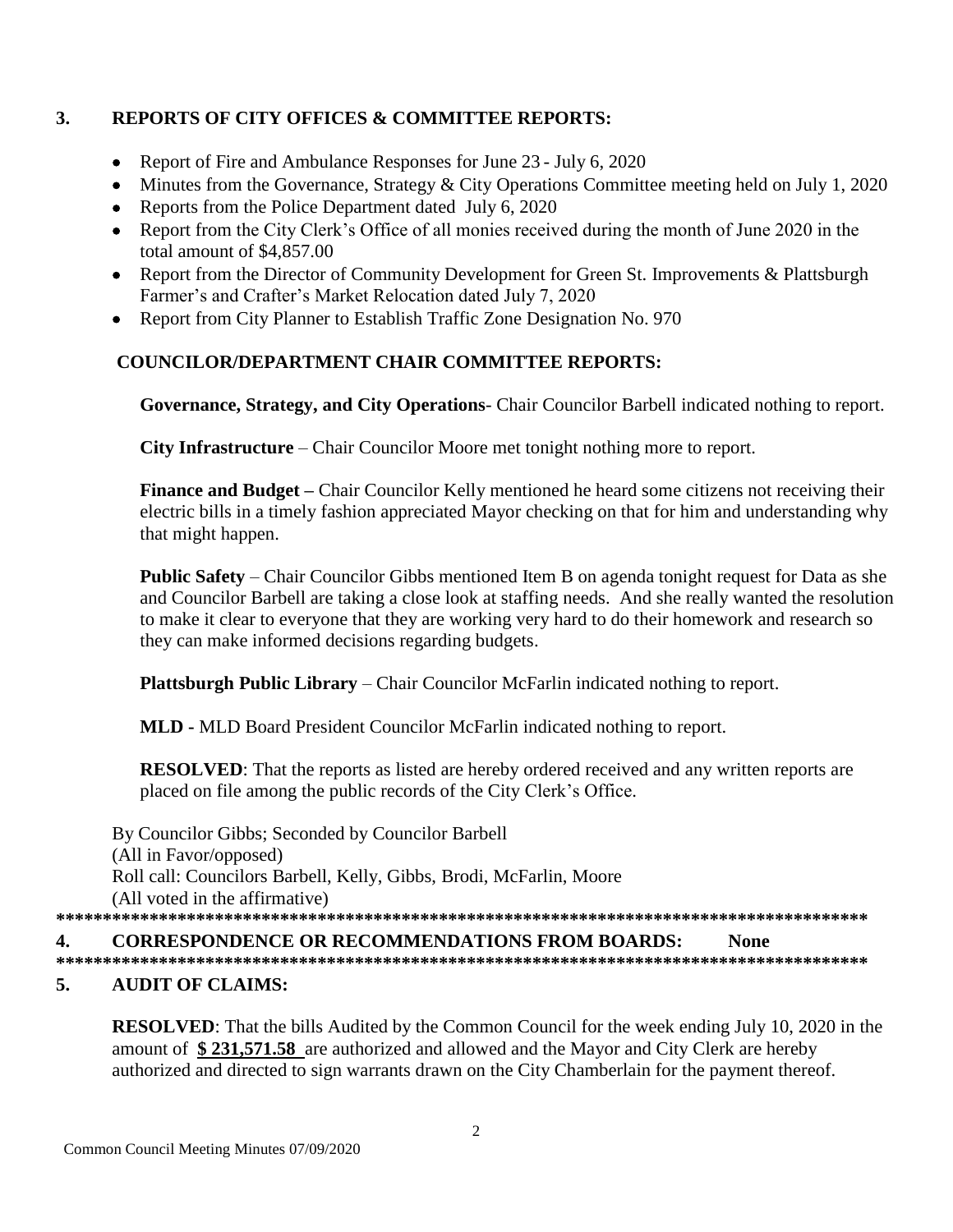By Councilor Kelly; Seconded by Councilor Moore (All in Favor/opposed) Roll call: Councilors Barbell, Kelly, Gibbs, Brodi, McFarlin, Moore (All voted in the affirmative) 

### PERSONS ADDRESSING COUNCIL ON AGENDA ITEMS ONLY: 6.

**Benjamin Pomerance** spoke about his and group of volunteers working on an outdoor concert series at the Harborside area throughout the summer.

#### $7<sub>1</sub>$ **OTHER ITEMS:**

A. Whereas, the park joining Margaret Street to the west and Durkee Street to the east has long served as a pathway from the Strand Center for the Arts and the Durkee Street Parking Lot, and Whereas, with development of the Durkee lot that will allow more people to live downtown and residents and visitors alike to finally access the river between the Veterans' and the Kennedy Bridges, and,

Whereas there will be a continuous greenspace and sculpture garden between the Strand Center for the Arts and the newly opened riverfront, and

Whereas, this Arts Walk will serve the City for decades to come, and

Whereas, Senator Betty Little has also served this City for decades as our State Senator, and is about to retire as the Arts Walk is about to be completed,

NOW THEREFORE, BE IT RESOLVED, that the described greenspace between Margaret Street and Durkee Street shall be known as the Betty Little Arts Park.

By Councilor Barbell; Seconded by Councilor Brodi Discussion: None Roll call: Councilors Barbell, Kelly, Gibbs, Brodi, McFarlin, Moore (All voted in the affirmative) **ACTION TAKEN:** Adopted None Follow up Action: 

**B.** Whereas, the Common Council of the City of Plattsburgh has the power and duty to adopt the annual budget and appropriate moneys; and

Whereas, the Common Council has the power and duty to make investigations into the affairs of the City and the conduct of any City department; and

Whereas, on June 11, 2020, the Mayor presented his 2021 budget and a public hearing on said proposed budget was completed on June 25, 2020; and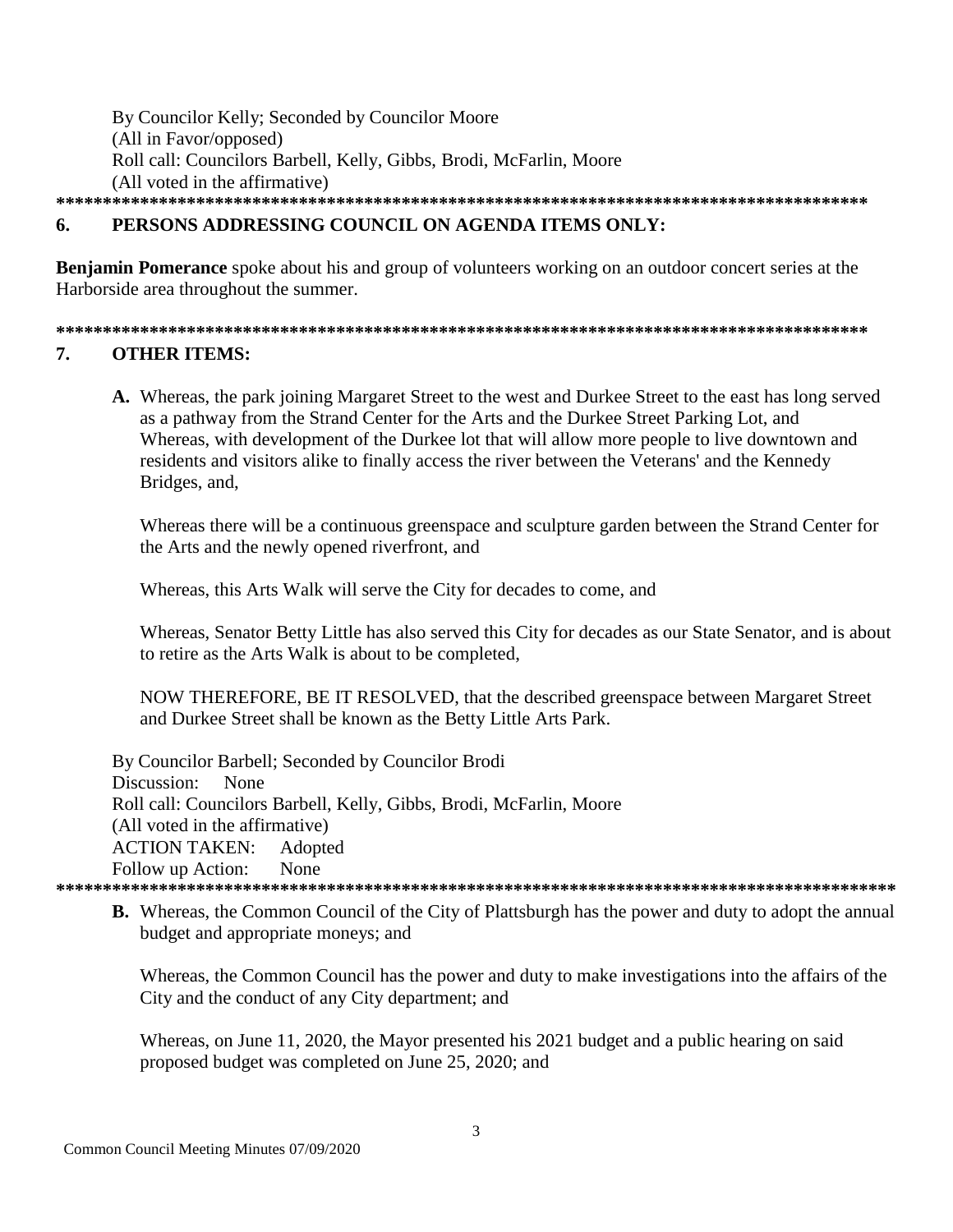Whereas, the Common Council is now reviewing the Mayor's proposed 2021 budget and as part of that review, requires information from particular City departments; and

Whereas, some information and data requested by the Common Council from particular City departments has not been provided to the Common Council in a timely manner.

NOW THEREFORE, BE IT RESOLVED, that for the 2020/2021 budget review, any written requests for data by any member of the Public Safety Committee which may impact the 2020/2021 budget shall be provided by the Department Heads from the respective Police Department, Fire Department or Building Inspector to the Public Safety Committee of the Common Council within seven calendar days of the written request.

## **Motion to waive reading and move Resolution**

By Councilor McFarlin; Seconded by Councilor Barbell (All voted in favor of waiving reading and move Resolution) Discussion: Yes Roll call: Councilors Barbell, Kelly, Gibbs, Brodi, McFarlin, Moore (All voted in the affirmative) **ACTION TAKEN:** Adopted Follow up Action: None 

**C. RESOLVED:** In accordance with the request therefore the Common Council accepts and authorizes the property owner to enter into a contract with the lowest priced, qualified selected bid for "Downtown" Grant Program – 21 Bridge Street Renovations" for renovation work related to the 21 Bridge Street project pursuant to the Downtown Grant Program Administrative Plan.

By Councilor McFarlin; Seconded by Councilor Gibbs Discussion: Yes Roll call: Councilors Barbell, Kelly, Gibbs, Brodi, McFarlin, Moore (All voted in the affirmative) **ACTION TAKEN:** Adopted Follow up Action: None

**D. RESOLVED:** In accordance with the request therefore the Common Council approves rejecting all bids received for "City of Plattsburgh: Downtown Revitalization Initiative (DRI) Arts Park".

By Councilor McFarlin; Seconded by Councilor Kelly Discussion: Yes Roll call: Councilors Barbell, Kelly, Gibbs, Brodi, McFarlin, Moore (All voted in the affirmative) **ACTION TAKEN:** Adopted Follow up Action: None 

**E. RESOLVED:** In accordance with the request therefore the Common Council agrees to and authorizes the execution of the First Amendment to the Host Agreement between the City, the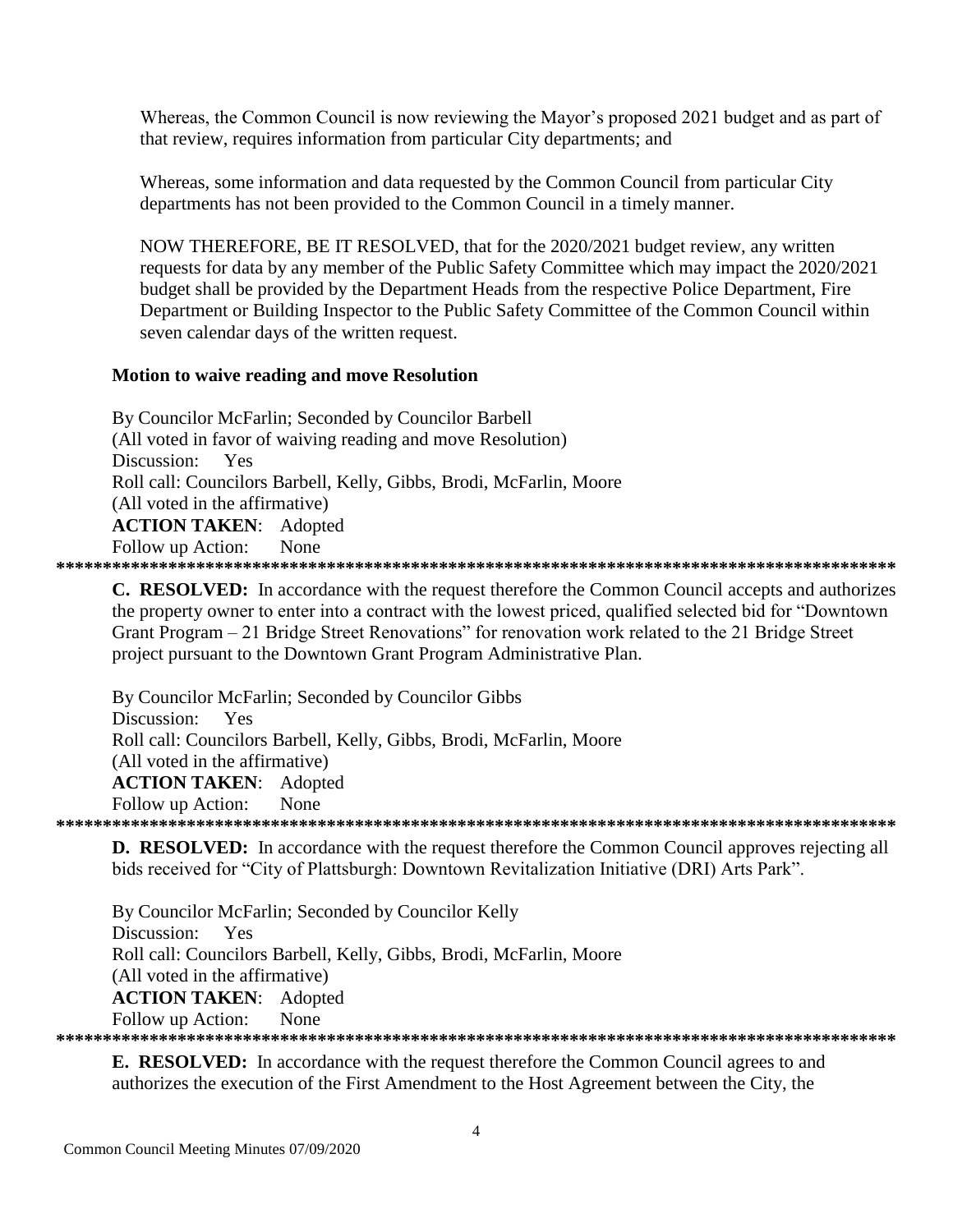Adirondack Coast Visitor's Bureau, and B.A.S.S., LLC for the 2020 Bassmaster Elite Series fishing tournament to be held between July 30 and August 2, 2020.

By Councilor Gibbs: Seconded by Councilor Barbell Discussion: Yes

Kristy Kennedy, VP Marketing, North Country Chamber of Commerce, Adirondack Coast Visitors Bureau spoke about tournament, the amendment to the agreement and changes due to COVID 19. etc.

Roll call: Councilors Barbell, Kelly, Gibbs, Brodi, McFarlin, Moore (All voted in the affirmative) **ACTION TAKEN: Adopted** Follow up Action: 

F. RESOLVED: In accordance with the request therefore the Common Council authorizes and approves the "Curbside at Harborside" weekly concerts, utilizing the mobile stage at Harborside commencing July 11, 2020 at 7:30pm., and continuing weekly thereafter until Labor Day Weekend. This "Curbside at Harborside" will be voluntarily produced by Benjamin Pomerance. All attendees must comply with then current health and safety regulations and recommendations. In addition the event organizer, Benjamin Pomerance, will be responsible for providing any additional licenses or permits if required.

By Councilor Gibbs; Seconded by Councilor Brodi Discussion: Yes Roll call: Councilors Barbell, Kelly, Gibbs, Brodi, McFarlin, Moore (All voted in the affirmative) **ACTION TAKEN: Adopted** Follow up Action: None 8. **TRAVEL REQUEST: None** 9. **RESOLUTIONS FOR INITIAL CONSIDERATION: None** 

#### **NEW BUSINESS AND COUNCILOR REPORTS:** 10.

**Councilor Gibbs** updated Council on the recent meeting of the Public Safety Citizens' Review Panel. Panel decided Wednesdays at 2pm are too difficult to hold meetings so the meetings are changed to Monday's at 4:00pm in the Council Chambers.

**Councilor Brodi** asked **Mayor Read** if Senator Little was still going to present the Curb tax idea to the Government body or is it a dead horse. Mayor Read indicated he thinks it is a dead horse, however, she is going to try and keep conversations going. Councilor Brodi asked about background on Special Assessment District for parking lot and if Council has power to make Special Assessment Districts and spoke further on that subject. Councilor Brodi asked if we ever sent a letter to County asking that there be no reassessment of downtown commercial businesses or buildings for the 2021 tax year. Mayor Read indicated he believes we communicated directly with the member of the Clinton County Legislature. Councilor Brodi mentioned